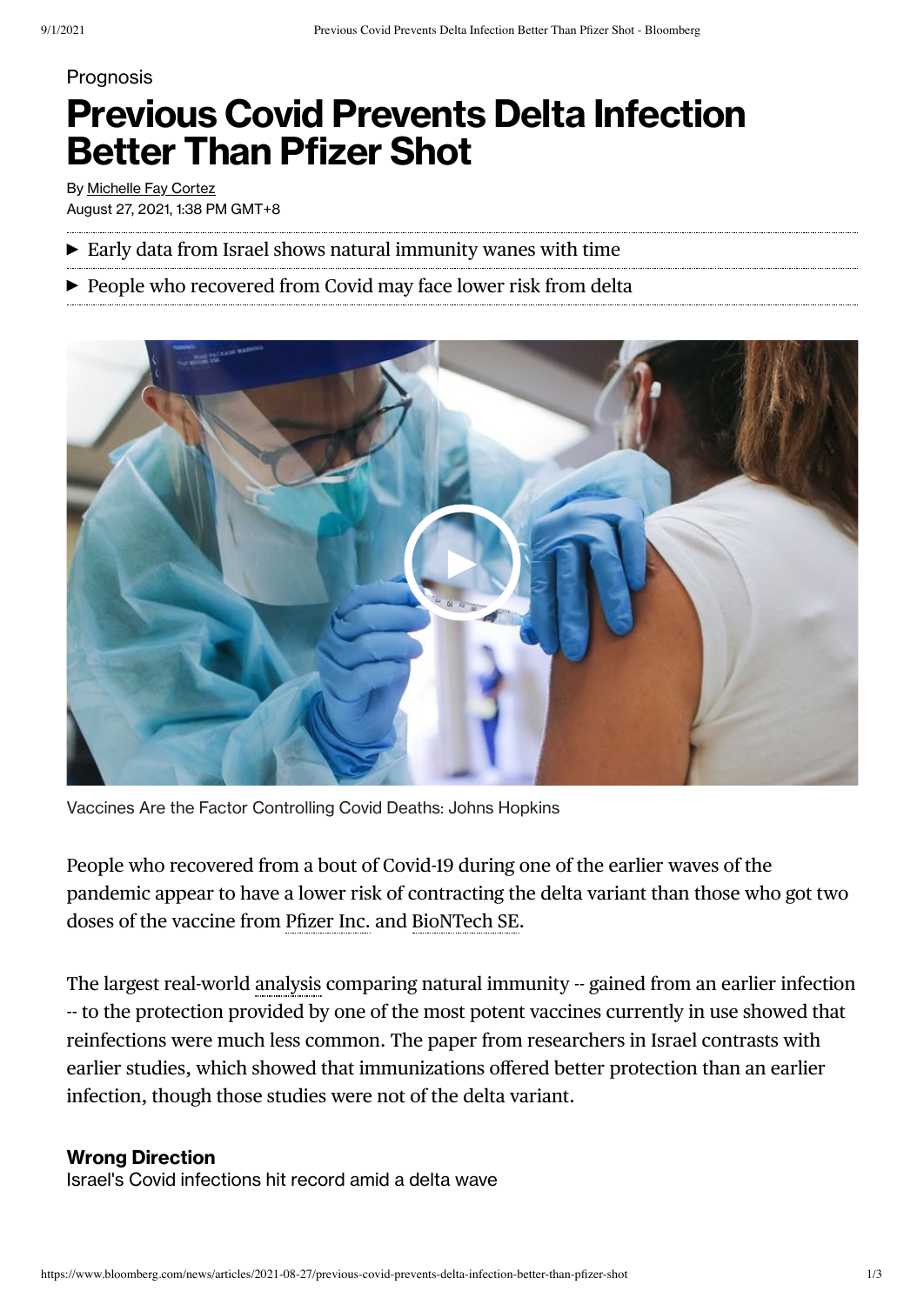Source: Johns Hopkins University

The results are good news for patients who already successfully battled Covid-19, but show the challenge of relying exclusively on immunizations to move past the pandemic. People given both doses of the Pfizer-BioNTech vaccine were almost six-fold more likely to contract a delta infection and seven-fold more likely to have symptomatic disease than those who recovered.

"This analysis demonstrated that natural immunity affords longer lasting and stronger protection against infection, symptomatic disease and hospitalization due to the delta variant," the researchers said.

## Read More: The [Vaccinated](https://www.bloomberg.com/news/articles/2021-08-21/science-can-t-keep-up-with-virus-creating-worry-for-vaccinated) Are Worried and Scientists Don't Have Answers

The analysis also showed that protection from an earlier infection wanes with time. The risk of a vaccine-breakthrough delta case was 13-fold higher than the risk of developing a second infection when the original illness occurred during January or February 2021. That's significantly more than the risk for people who were ill earlier in the outbreak.

Giving a single shot of the vaccine to those who had been previously infected also appeared to boost their protection. The long-term benefit of a booster dose of the inoculation, which has just recently begun in Israel, is unknown.

The data was posted as a preprint article on medRxiv, and hasn't yet been reviewed by other researchers.